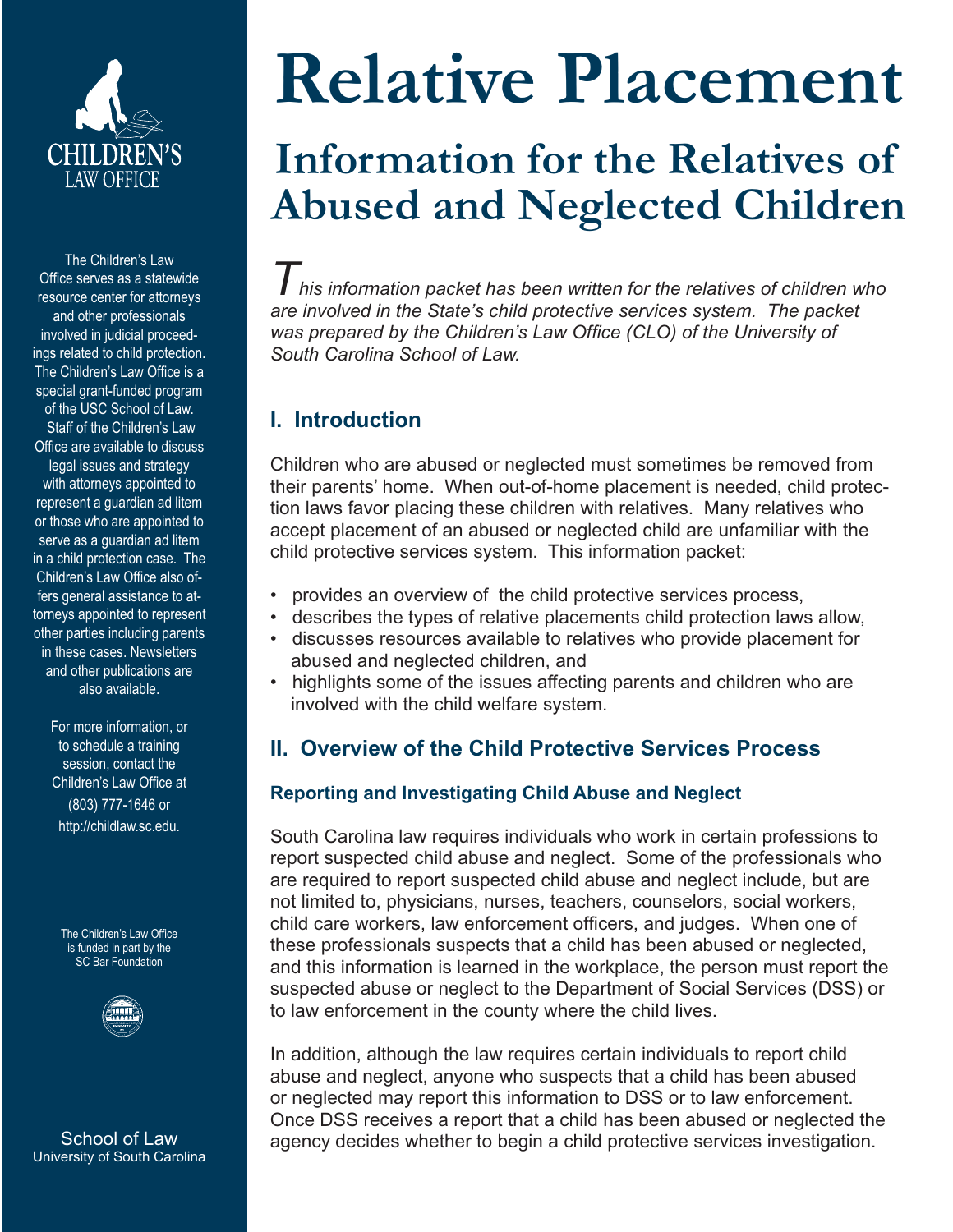DSS begins a child protective services investigation within 24 hours of accepting a report of child abuse or neglect. DSS investigates only those cases in which the reporter suspects that a child has been abused or neglected by a parent, guardian, or other person responsible for the child's welfare. DSS does not investigate reports of a child being abused or neglected by individuals who are not the child's parent, guardian, or other person responsible for the child's welfare. Law enforcement officers investigate when a child is abused by someone other than the child's parent or guardian.

When DSS does become involved in a child protective services investigation, the agency must complete the investigation within 45 days (a 15 day extension is allowed under some circumstances). At the end of the investigation, DSS tells the parents whether the report of abuse or neglect is indicated or unfounded. An indicated report means that DSS has decided that the abuse or neglect is likely to have occurred. An unfounded report means that DSS has decided that it is unlikely that the child was abused or neglected or that DSS was unable to determine whether the child was abused or neglected.

#### **Abuse and Neglect Cases**

If DSS decides that a child has been abused or neglected, DSS prepares a treatment plan for the family. A treatment plan is a written document which explains to the child's parents what must be done to correct the causes of abuse or neglect and to reduce or eliminate the risk that the child will be harmed in the future. DSS arranges treatment services for the family to help correct the causes of abuse or neglect. Typically, when the risk that a child will be harmed in the future is low, DSS works with the family to correct the causes of abuse or neglect without involving the family court and while the child remains in the home with the parents. DSS closes the case when the agency believes the child is no longer at risk of harm.

In other more serious cases, DSS may take the child's parents to court to ask the family court to order the parents to cooperate with treatment services to correct the causes of abuse or neglect. The parents must cooperate with treatment services that the family court orders or they risk losing their rights as parents. Abuse and neglect cases that go to family court are of two varieties: intervention and removal.

#### **Intervention Cases**

An intervention case is one in which the family court finds that a child has been abused or neglected, but does not take the child out of the parents' home. DSS prepares a written treatment plan to help the parents correct the abuse or neglect and arranges treatment services for the family. The family court orders the parents to cooperate with the treatment plan. If the parents fail to cooperate with the courtordered treatment plan, DSS may ask the family court to remove the child from the parents' home and the parents could even lose their parental rights permanently.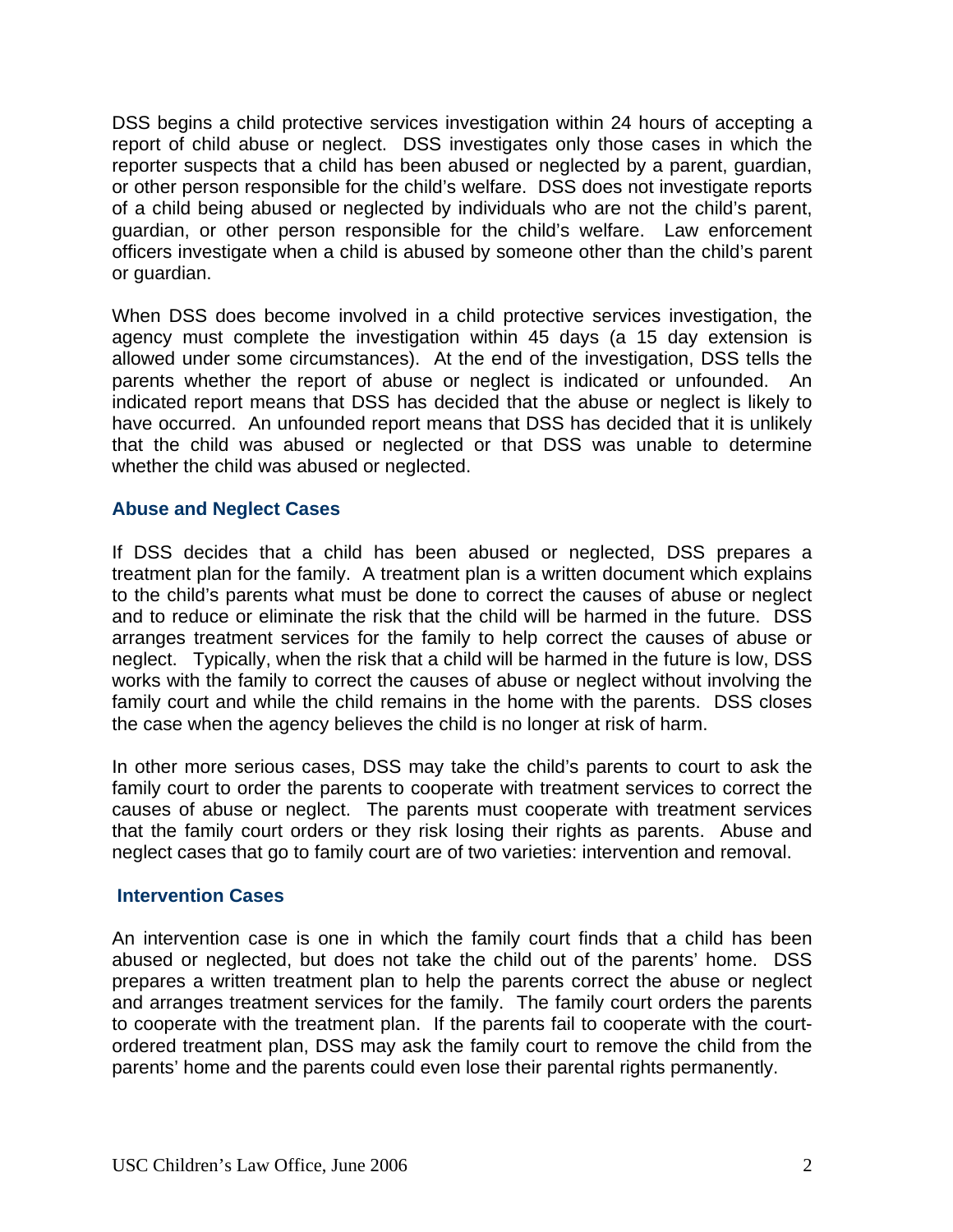The family court may occasionally review intervention cases. When the parents have corrected the abuse or neglect which caused DSS and the court to become involved with the family, the court closes the case. An intervention case should close within 18 months.

#### **Removal Cases**

In a removal case, the family court decides whether a child has been abused or neglected, and if so, takes the child out of the parents' home. The child is then placed with DSS in foster care or the child may be placed in the care of a relative.

DSS prepares a plan of services for the family called a placement plan. The placement plan is a written document which describes to the parents what must be done to correct the abuse or neglect, to reduce or eliminate the risk of harm to the child, and to have the child returned to the parents. The court orders the parents to cooperate with the placement plan. Again, failure to cooperate with a court order can result in the parents losing their parental rights.

#### **Permanency Planning**

After the removal hearing, the family court must have a permanency planning hearing for a child who is in foster care, at least annually. Whenever DSS becomes involved with a family because of abuse or neglect, the agency's primary goal is to ensure that the child will be able to grow up living in a safe, stable, and permanent home. The purpose of the permanency planning hearing is for the family court to review the case and to decide the best way to secure a safe, permanent, and stable home for the child. The court will decide the following:

- **•** whether the parents have satisfactorily completed treatment;
- whether the child should be returned to the parents;
- whether to order DSS to file a case to terminate parental rights so that the child may be adopted; or
- whether to grant custody or guardianship to a relative or nonrelative.

The court closes the case when the parents have satisfactorily cooperated with treatment so that the child can be returned home. Or, if the parents fail to cooperate with treatment, the family court may close the case when another permanent home is secured for the child, for example, if the child is placed in the custody of a relative or is adopted.

#### **Termination of Parental Rights and Adoption**

At the permanency planning hearing, if the family court orders DSS to file a case to terminate parental rights, DSS must file the case within 60 days. When there are reasons, DSS may also file a case to terminate parental rights without being ordered to do so by the family court. The family court will decide whether there is enough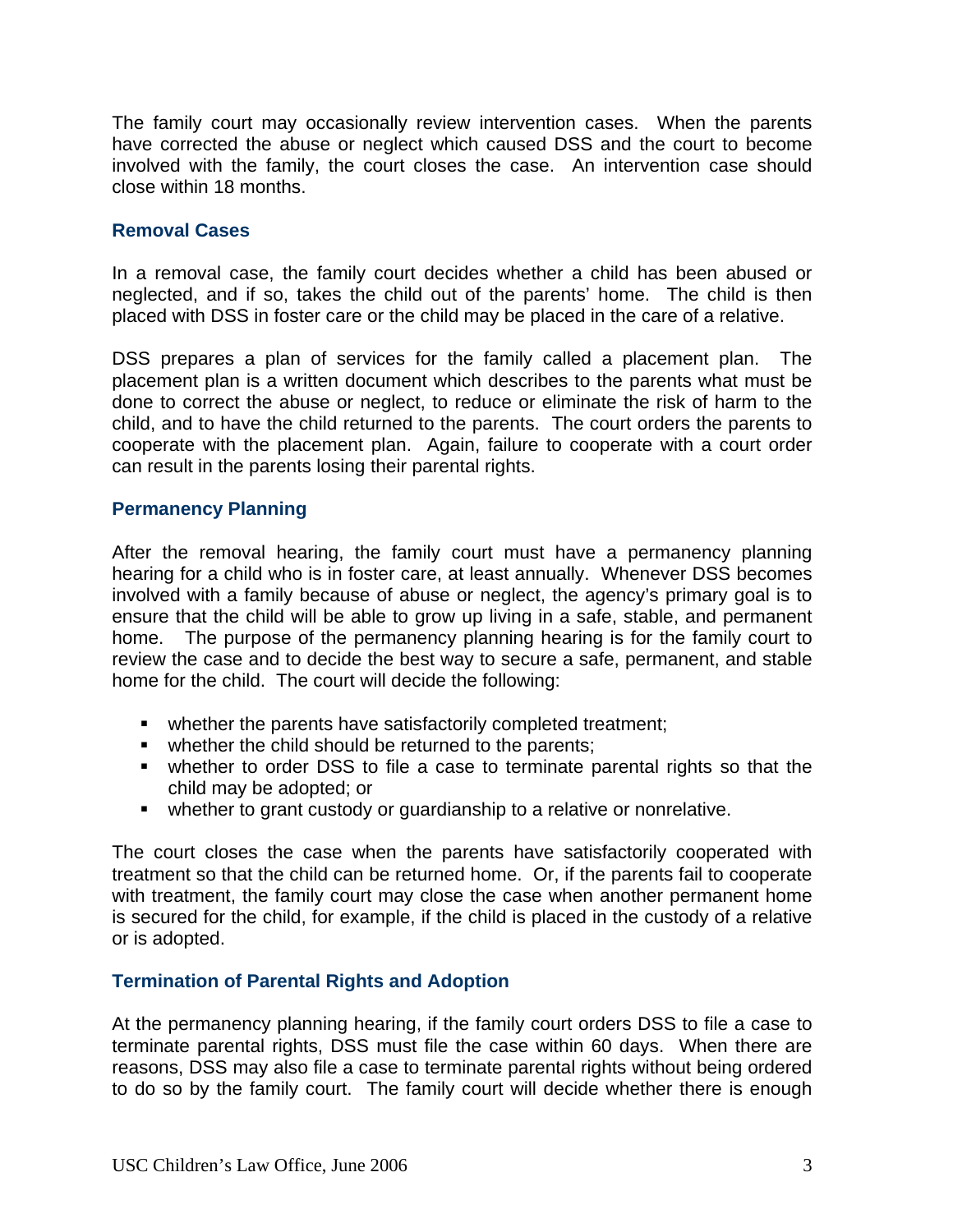evidence to support termination of parental rights and whether it is in the child's best interest to terminate parental rights.

The family court may terminate parental rights for a variety of reasons, including, but not limited to, a parent's failure to correct the causes of abuse or neglect that led to the child's removal from the home, a parent's failure to visit or support a child who is living outside the parent's home, abandonment, and failure to overcome addiction to drugs or alcohol. Any interested person, including a child's relative, may file an action to terminate parental rights. When a parent's rights are terminated, that parent is no longer legally the child's parent. The parent has no legal rights, responsibilities, or obligations to the child and the child is free for adoption.

A relative may seek to adopt a child whose parents' rights have been terminated by the family court. Both married and single individuals may adopt and one need not be wealthy to adopt. In addition, children of all ages may be adopted.

Individuals who want to adopt a child who is in DSS custody usually hire a lawyer to file the adoption case in family court and to represent them throughout the process. The family court decides whether adoption is in the child's best interest. If the court finds that adoption is in the child's best interest, the court grants the adoption and creates the parent-child relationship between the child and the adoptive parent.

Because adoption creates the parent-child relationship between the adoptive parent and the child, an adopted child is entitled to the adoptive parents' social security, health benefits, and any inheritance. Adoption is the most permanent living arrangement that a child who cannot return home to his parents can have.

# **III. Types of Placements**

When a child must be placed outside the parents' home because of abuse or neglect, it may be possible for the child to be placed with a relative. Children who are involved in the child protection system may be placed with relatives for various reasons including: to prevent the child's placement in foster care, for placement in a relative's foster home, and for custody or guardianship. Each of these placement alternatives is discussed below.

#### **Preventing Placement in Foster Care**

During an investigation of abuse or neglect, DSS may suspect that a child has been harmed or is at risk of harm and needs placement outside the parents' home. To avoid having to place the child into foster care during the investigation, DSS may ask the child's parents to agree to a safety plan. In most abuse and neglect cases, DSS must make reasonable efforts to preserve and reunify families. The safety plan is just one way DSS tries to preserve and reunify families.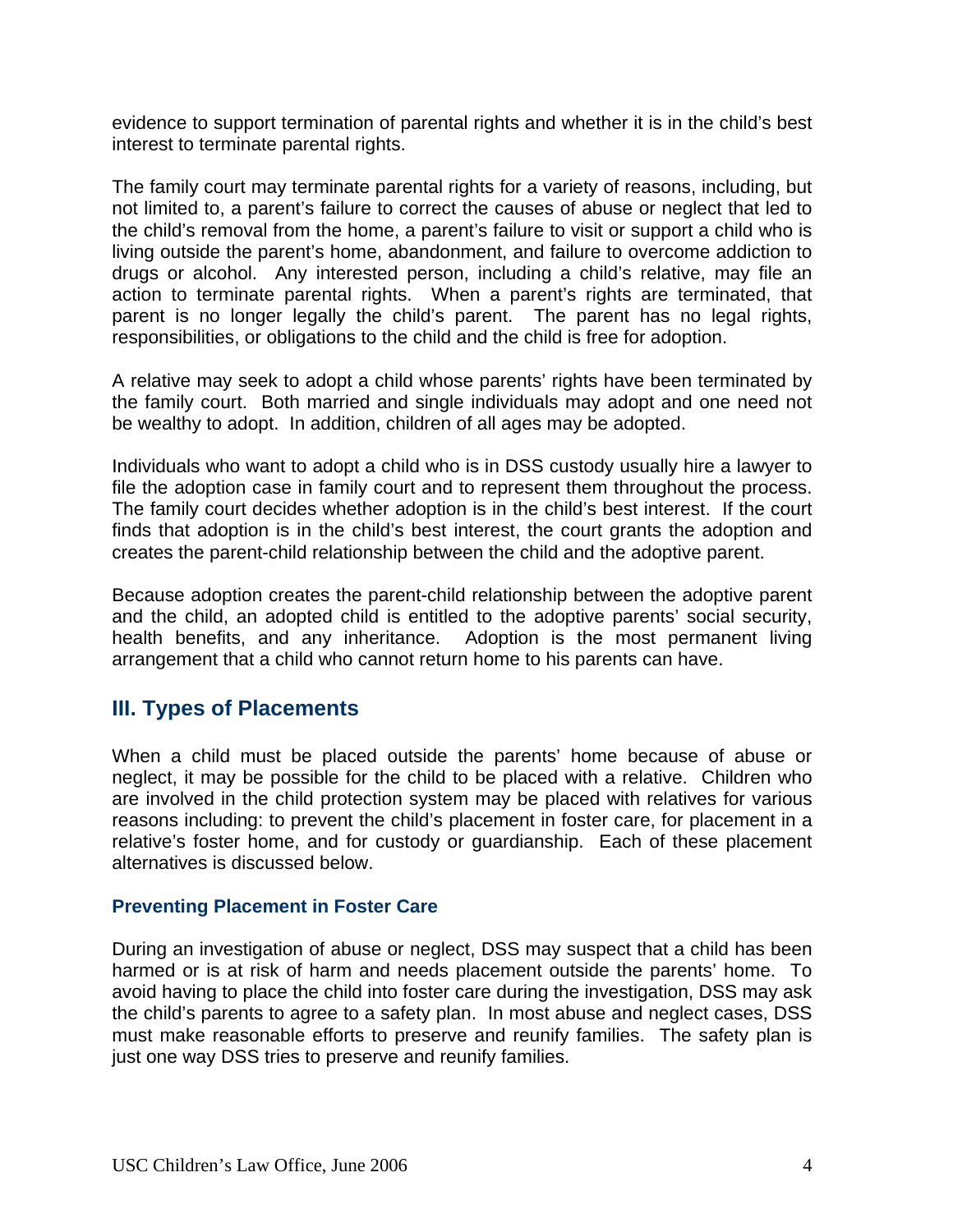A safety plan is a written agreement which states the type of abuse or neglect DSS is investigating and what should be done to avoid placing the child in foster care during the child protective services investigation. A safety plan might state that DSS and the parents agree to place the child with a relative during the investigation. The relative may be required to agree to protect the child and perhaps to supervise visitation between the child and his parents during the investigation, or even to protect the child from any contact with the parents during the investigation. A safety plan must be signed by a DSS employee who is usually the caseworker investigating the report of abuse or neglect. The safety plan must also be signed by any adults who will be affected by the plan, including the child's parents and the relative who will accept placement.

The safety plan is not a court order, but everyone who signs it must cooperate with the plan. If the child's parents or the relatives who agree to care for the child fail to follow the safety plan, DSS may ask law enforcement or the family court to take the child into emergency protective custody.

South Carolina law allows law enforcement officers and family court judges to take a child into emergency protective custody anytime there is probable cause to believe the child's life, health, or physical safety is in imminent and substantial danger. Once a child is taken into emergency protective custody, the child is placed in the care of DSS. DSS places the child into a licensed foster home or children's shelter.

Being taken into emergency protective custody can be a very traumatizing experience for a child. Therefore, even after a child is taken into emergency protective custody, DSS must determine whether there is a way to reduce the emotional impact of the child being removed from his parents and other family members. Although the child may be temporarily placed in a foster home or shelter, in most cases, DSS will make reasonable efforts to avoid keeping the child in foster care.

Within the first 24 hours after the child is placed into emergency protective custody, DSS begins an investigation to determine whether the child can safely return to his parents or whether it is possible to place the child in the care of a relative. During this time, if possible, DSS must schedule a meeting with the child's parents, relatives, and other significant persons to discuss the reasons why the child was taken into emergency protective custody and to discuss the possibility of returning the child to the parents or placing the child with a relative.

Before agreeing to place a child in the home of a relative, the relative must allow DSS to conduct a background check of the relative and all adults living in the relative's home. DSS will check the Central Registry of Child Abuse and Neglect and other DSS records, county sex offender registries, and various criminal records. DSS will not agree to place a child with a relative if the background check suggests that the child might be abused or neglected if placed in the relative's home. Additionally, if the child was taken into emergency protective custody by a law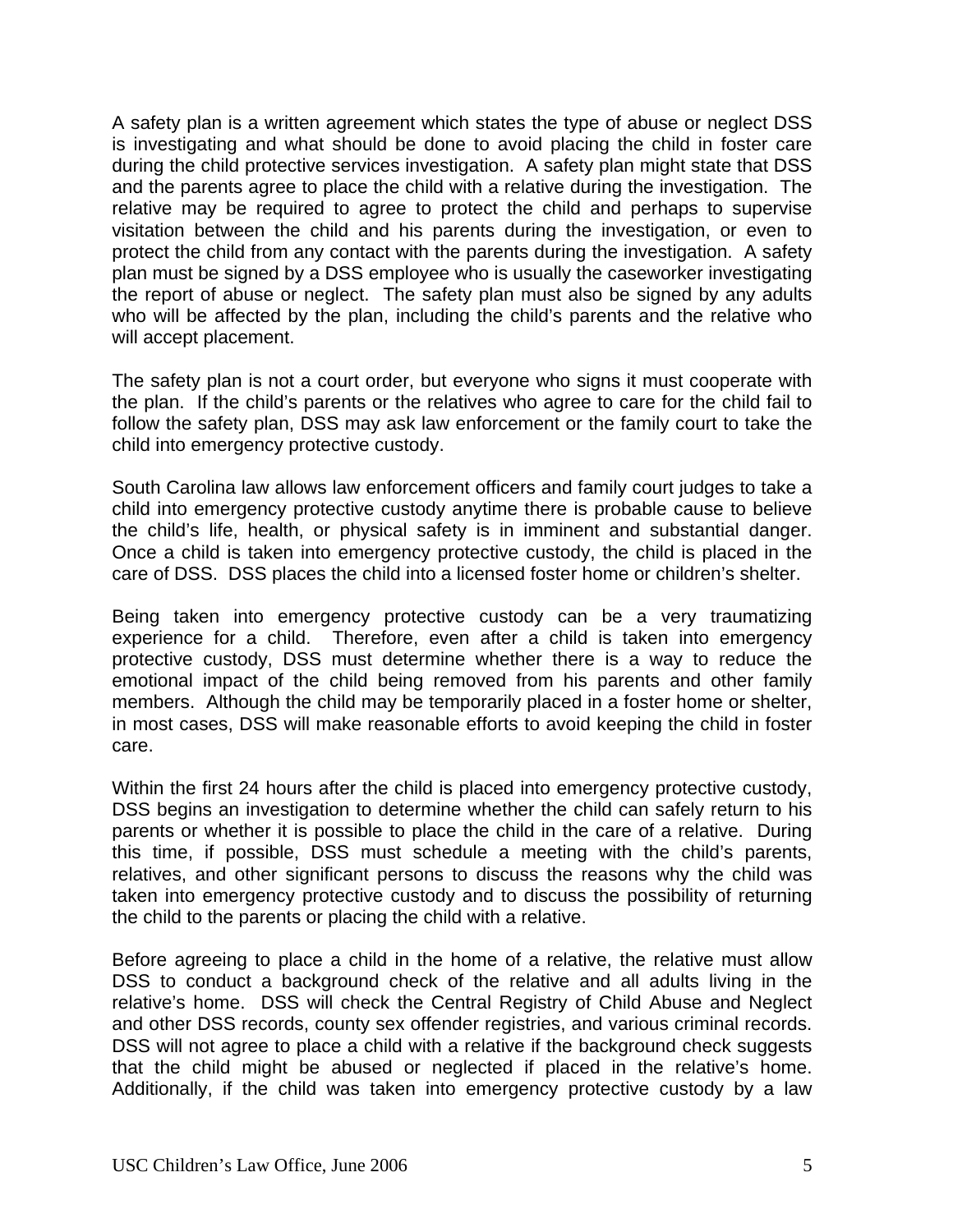enforcement officer, the child cannot be placed with the relative unless the law enforcement officer agrees with the placement.

Ordinarily, within 72 hours of a child being placed into emergency protective custody, there will be a probable cause hearing in family court. However, if DSS has arranged to place the child in the care of a relative, there need not be a probable cause hearing. DSS may keep the child in its care for a period of time without a probable cause hearing to allow the relative to make travel and other arrangements for the child's placement in the relative's home.

If DSS is unable to identify a relative who will accept placement of the child within the first 24 hours after the child is taken into emergency protective custody, there will be a probable cause hearing in family court. The probable cause hearing is held so that the family court judge can decide whether it was reasonable for law enforcement to take the child into emergency protective custody and whether the child should remain in DSS custody, be returned to the parents, or be placed in another appropriate placement.

If the court decides the child should not be returned to his parents, the court may order that the child be placed with a relative as soon as possible. Again, before placing the child with a relative, DSS is required to check the background of the relative and all adults living in the relative's home. In addition to the background check, the court may require a full home study of the relative's home. A home study would involve DSS conducting background checks of the relative and all adults living in the relative's home, as well as investigating the safety of the relative's home for placement and investigating whether the relative is emotionally equipped to care for the child and financially capable of caring for the child. The court may also require the relative to be licensed as a foster parent before placement.

#### **Foster Care Placement**

An abused or neglected child who is in DSS' custody will be placed in a licensed foster home. Unless it is not in the child's best interest, whenever the family court takes a child out of the parents' home because the child has been abused or neglected, the family court must give preference to placing the child with a relative or other person who has a caring relationship with the child, instead of placing the child in a foster home with strangers. Foster care is intended to be a temporary living arrangement for a child who must be placed outside his parents' home. A relative who is willing to accept placement of a child may become licensed to provide foster care. The relative must first complete the foster parent licensing study required by DSS rules and regulations.

South Carolina law also establishes a kinship foster care program within the South Carolina Department of Social Services. When DSS decides that it is in the best interest of a child who must be removed from his parents to be placed with a relative for foster care, DSS must explain to the relative the process for becoming a licensed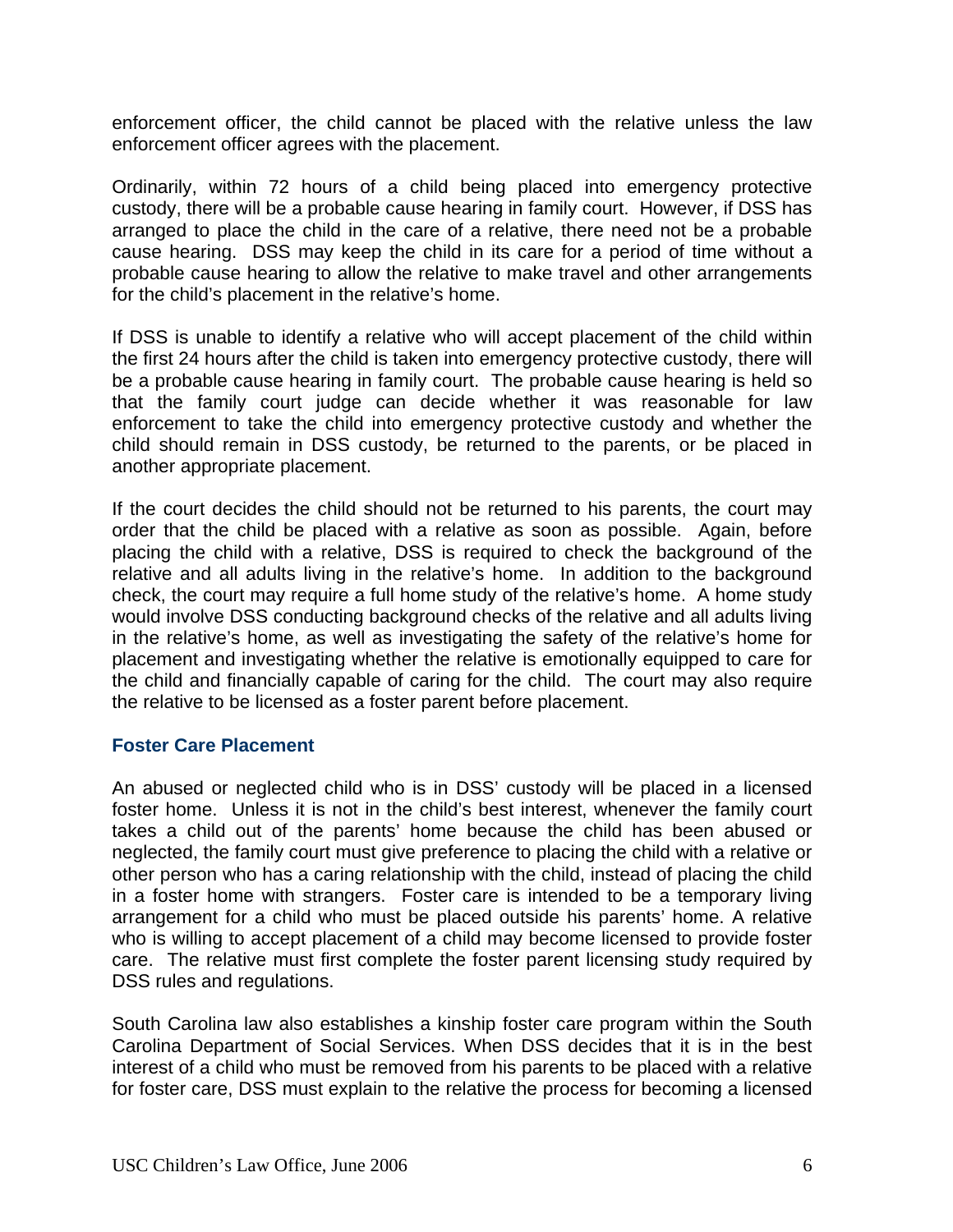foster parent. Also, if a relative is interested in providing placement for a child who is in foster care and the relative is not already a licensed foster parent, DSS must explain to the relative the procedures for becoming a licensed foster parent. DSS must assist the relative in the licensing process, and must inform the relative of payments and other services that are available to kinship foster parents.

Relatives who are related within the first, second, or third degree to the parent or stepparent of a child, through blood, marriage, or adoption may be eligible to become kinship foster parents. The relative must be at least 21 years old; however, if the relative's spouse or partner is at least 21 years old and the relative is between the ages of 18 and 21, DSS may waive this requirement.

To be licensed as a kinship foster parent, the relative must also be willing to undergo a complete foster parent licensing study as required by DSS rules and regulations. In addition, all adults living in the relative's home are subject to state and federal fingerprint review.

The foster parent licensing study requires the relative to complete an application to become a licensed foster parent. DSS makes a decision regarding the application within 120 days of receiving the application. Generally, the license to be a foster parent is valid for two years from the date that the license is issued.

The process of becoming a foster parent involves an assessment study performed by a DSS licensing caseworker. The assessment study helps the licensing caseworker examine the relative's ability to cooperate with all licensing requirements, establishes whether the relative thoroughly understands the purpose of foster care, and determines the relative's ability to provide quality foster care. All members of the household over the age of six will be interviewed and assessed individually, and the entire family will have at least one interview.

The licensing caseworker will investigate the family history, relationships, parenting experiences, and coping ability. The caseworker will also gather information concerning the family's educational background, work history, and quality of health. The home environment and community resources will be investigated and the caseworker will want to ensure that income is reasonably secure and will not be dependent upon foster care board payments. The assessment study includes an examination of child protective services records, the Sex Offender Registry, and SLED and FBI background checks.

The licensing caseworker, State Fire Marshal authorities, and health authorities will inspect the relative's home. After initial licensure, annual fire inspections are required and additional health inspections may be required as needed.

The relative and all household members must be willing to reveal whether they have had mental health treatment or treatment for drug or alcohol abuse. The licensing caseworker will talk to the appropriate therapist, counselor, or physician, and use the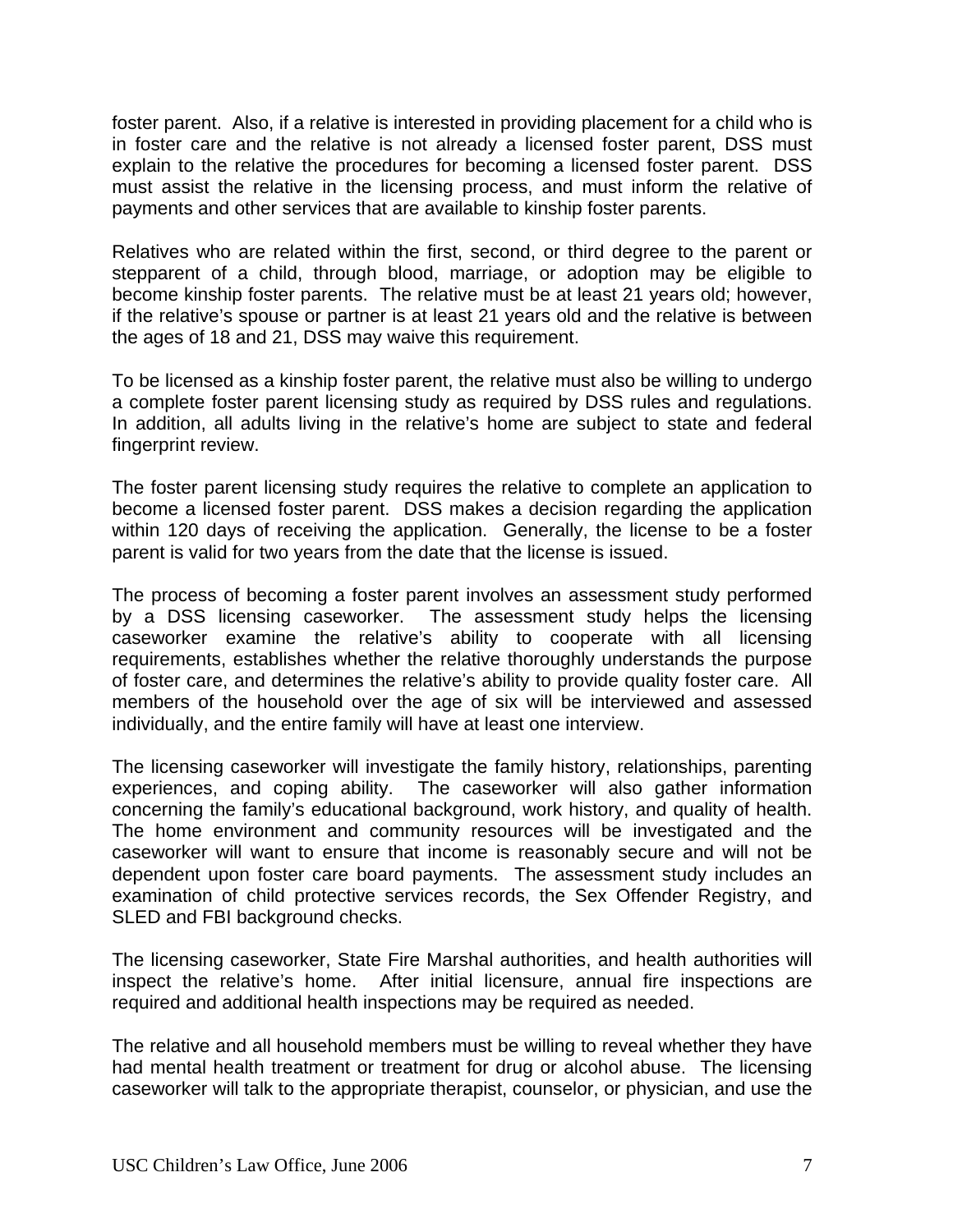information gathered to assess risk to the child. The licensing caseworker may also request that the relative or any household member undergo a psychological evaluation during the assessment process.

Relatives must provide DSS with at least three letters of reference. DSS may, in its discretion, request additional references.

After reviewing the licensure study, DSS will determine whether the child should be placed with the relative. After DSS issues a license to provide foster care, the relative and her household members will be studied for renewal every two years. DSS may revoke a license to provide foster care if the relative fails to maintain licensing standards or if the agency otherwise determines that it is harmful to the child to remain in relative placement.

Although, in general, relatives must cooperate with the same screening process to become licensed foster care parents as non-relatives, DSS may waive non-safety elements of the process if the agency believes it is appropriate. However, safety elements, such as child protective services history and state and federal criminal background checks, cannot be waived.

As stated previously, the purpose of foster care is to provide a temporary placement for a child who, due to abuse or neglect, must be placed outside the parents' home. It is the overriding goal of the entire child welfare system to make sure that every child who becomes a part of the system is given the chance to live in a safe, stable, permanent home. DSS must involve foster parents in plans to establish a permanent placement for the child. Foster parents are given notice of all child protection hearings. Foster parents are also expected to cooperate with the child's case plan. The plan describes the services that will be offered to the child to help the child overcome the effects of abuse or neglect. The child's case plan also sets forth the agency's plan for achieving a safe, stable, and permanent home for the child. Foster parents must be willing to support this goal and to help meet the child's needs for counseling or therapy, and even for court-ordered visitation between the child and the parents. If the permanent placement plan for a child is adoption, DSS must give the foster parent information about adoption, including financial benefits or other services that might be available.

Foster parents must be willing to cooperate with the requirement that a DSS caseworker have regular face-to-face contact with the child and the foster parent while the child is placed in the relative's home. The purpose of these home visits is to allow the caseworker to assess the child's needs and adjustment to living in the relative's home.

At least once per month, the child's caseworker must have a face-to-face interview with the child and with the foster parent, in person or by phone. At least once every two months, the caseworker must interview the foster parent in person during a visit to the foster home. The caseworker must have a face-to-face interview with other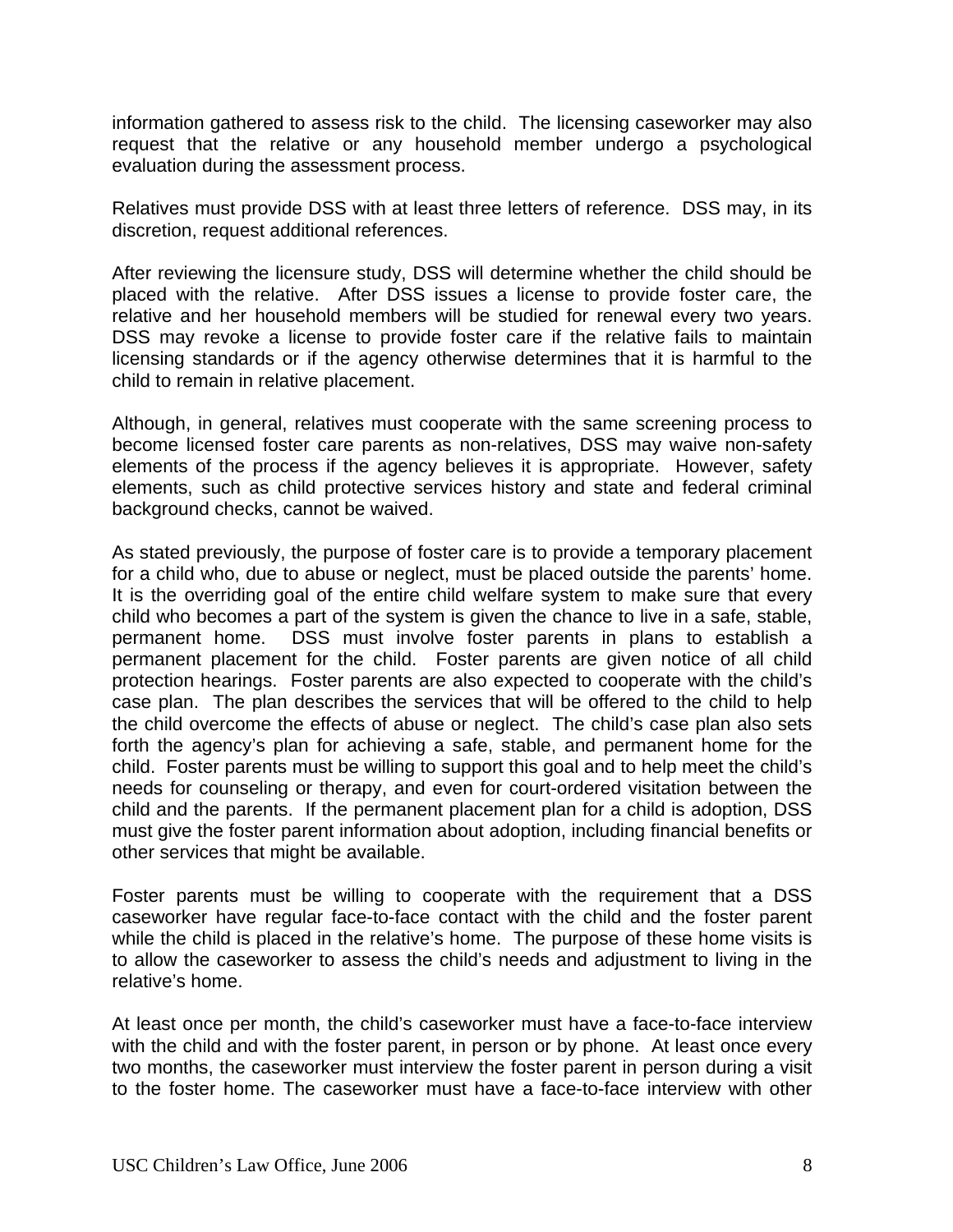adults living in the home at least once every three months. It is the foster parent's responsibility to notify the caseworker if an adult moves into the home, and the caseworker must have a face-to-face interview with this adult within one month of such notification.

Foster parents will be encouraged to attend all Foster Care Review Board meetings. The Foster Care Review Board is a state agency, administered by the Governor's Office, which reviews the cases of children who have been in foster care at least four consecutive months. If the foster parent cannot attend a meeting, the foster parent will be expected to submit a progress report to the Office of the Governor Division of Foster Care Review at least three days before the meeting.

#### **Custody and Guardianship**

If at any time during the child protection process DSS proves to the family court that returning a child to his parents is not in the child's best interest and that termination of parental rights and adoption are not in the best interest of the child, the family court may grant custody or guardianship to a suitable, fit, and willing relative. The family court may grant custody or guardianship to a relative, at a probable cause hearing, a removal (merits) hearing, a review hearing, or a permanency planning hearing. A relative may be granted custody or guardianship even if the child's case plan is to return home to the parents at some time in the future. Or, the family court may decide that it is not in the child's best interest to be returned to the parents and may grant custody or guardianship to a relative and close the case. If the case closes with the relative having custody or guardianship of a child, the relative may not return the child to his parents. The parents can only have custody returned to them by family court order.

Before recommending that a relative be granted custody or guardianship of a child, DSS must provide the family court with a home study of the relative's home. A home study is an in-depth investigation of the relative's (and all adult household members') background, including a review of the Central Registry of Child Abuse and Neglect, other DSS records, and a criminal records check. DSS will make sure that the relative's home is safe and appropriate, and will also make sure the relative can provide for the child's educational, medical, and social needs. The court may also order a trial period of placement or visitation before the relative is granted custody or guardianship.

A relative who is granted custody of a child is responsible for the care and control of the child. The relative has the right to make decisions about where the child will live and must provide the child with food, clothing, education, supervision, and emergency medical care. Generally, the child's biological parents will still have the right to make decisions that are of substantial legal significance to the child, for example, the right to consent to marriage, the right to consent to the child's enlistment in the armed services, and to consent to non-emergency medical care,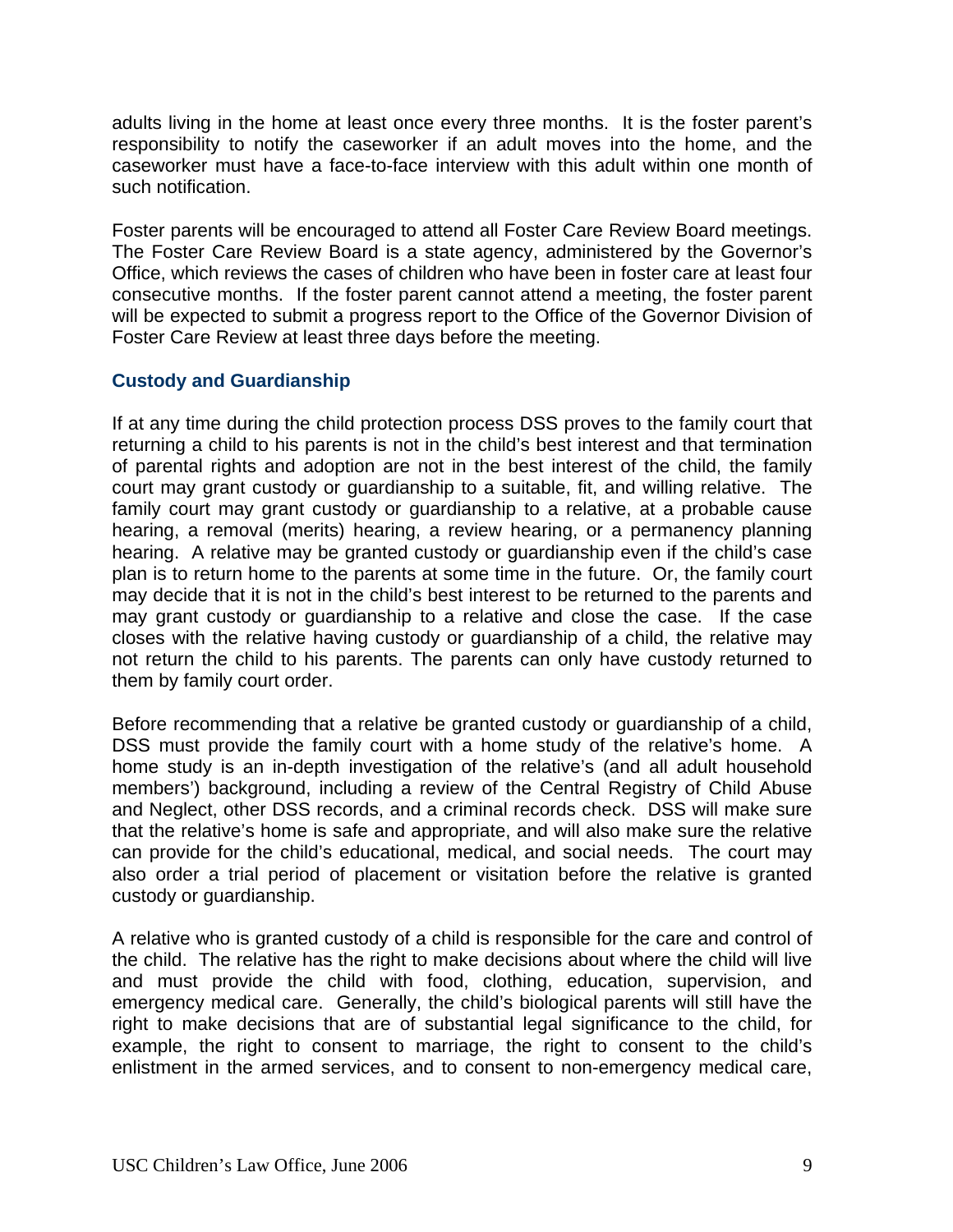unless the court order granting custody to the relative gives these rights to the relative.

When the family court gives a relative guardianship of a child, the relative has the same rights and responsibilities she would have if the relative were granted custody. In addition, the relative may make decisions on the child's behalf that are of greater legal significance, for example, consenting to marriage and the child's enlistment in the armed services, emergency and non-emergency medical care, and representing the child in legal actions.

## **IV. Resources and Services Available to Caregivers**

#### **Resources and Services for Foster Parents**

Relative foster parents are entitled to receive payment for the full foster care rate for the care of the child and any other benefits or services that might be available to non-relative foster parents. These benefits include a monthly board payment for the care of the child, a quarterly clothing allowance, and an allowance for non-routine school expenses. A child placed in a relative's foster home would also be eligible for Medicaid. If the child is physically, mentally, or emotionally disabled, he may be eligible for Supplemental Security Income (SSI). If child care is needed, DSS must pay for child care in accordance with established procedures for payment of child care for children in foster care. The child is also entitled to receive child support payments from the biological parents unless parental rights have been terminated by the family court.

DSS will also provide support for the placement through monthly home visits. During these visits, relative caretakers should update the caseworker about the child's status and development in the home. Relatives should also request assistance in obtaining services to meet the child's needs.

#### **Resources and Services for Custodians, Guardians, and Other Long-Term Caregivers**

After a relative has been granted custody or guardianship of a child, the family court may order DSS to provide services and supervision for up to 12 months following the placement. The services may include coordinating referrals for educational, medical, or mental health support for the child and monthly home visits by the DSS caseworker.

A child placed in a relative's custody or guardianship and a child who is adopted by a relative may be entitled to receive Medicaid and, in some instances, Supplemental Security Income (SSI) if the child is physically, mentally, or emotionally disabled. And further, relatives who have custody or guardianship of a child are entitled to receive child support payments from the biological parents, provided that the family court has not terminated parental rights.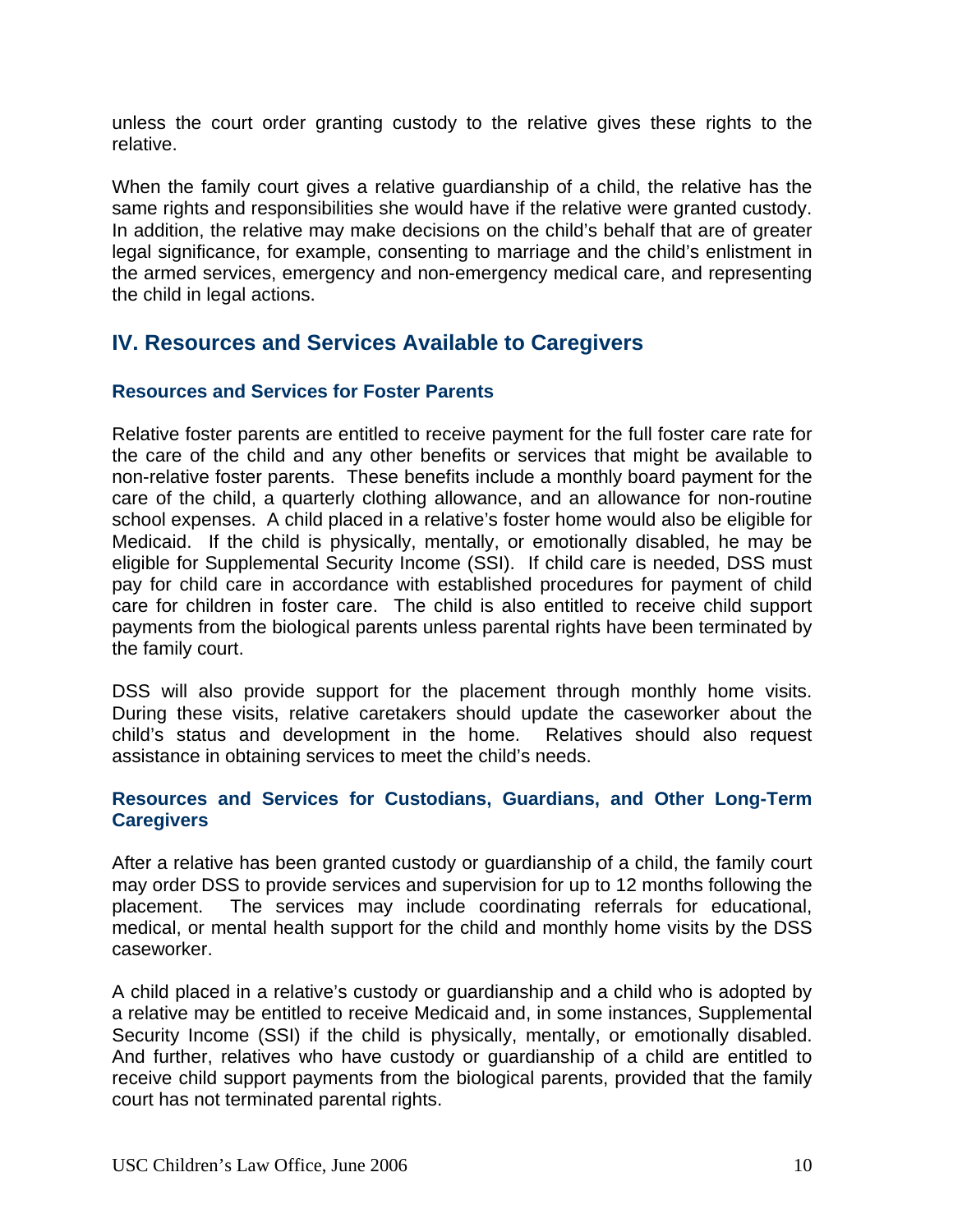Relatives who adopt a child with special needs may be eligible for certain adoption subsidies. State law defines a "special needs" child as:

- a white child ten years old or older;
- **a** black or mixed-race child six years or older;
- a physically, mentally, or emotionally handicapped child or a child at risk for physical, mental, or emotional handicaps;
- a member of a white sibling group of three or more children placed together, one of whom is at least six years of age, or a sibling group of four or more white children of any age placed together;
- a member of a black or mixed-race sibling group of two or more children placed together, one of whom is at least six years of age, or a sibling group of three or more black or mixed-race children of any age placed together; or
- a member of a sibling group of two or more children placed together, one of whom is a special needs child.

The special needs child may be eligible for a monthly adoption assistance maintenance payment and Medicaid, and relatives seeking to adopt a special needs child may receive payment or reimbursement up to \$1500 for certain expenses directly related to adopting the child. The relative may receive payment or reimbursement for reasonable adoption fees, court costs, attorney fees, and other fees directly related to the adoption of the special needs child.

Depending upon services that are available locally, DSS can provide services to support the adoptive placement for a special needs child, including child protective services, homemaker services, socialization and developmental services for children, and respite care.

A relative who adopts a special needs child who has medical or rehabilitative needs may be eligible for a medical subsidy. This medical subsidy is designated for children with specific emotional and physical problems. Funds are available to cover medical, dental, and mental health counseling expenses that are not covered by Medicaid or private insurance, and funds are available only when all other resources have been used. Further, only children who have been placed by DSS can be eligible for this subsidy.

Benefits continue until the special needs child is 18 years old and in some instances, if the child is a full-time student, still suffers from a disability, and the relative is still financially responsible for the child, may continue until the child's  $21<sup>st</sup>$  birthday.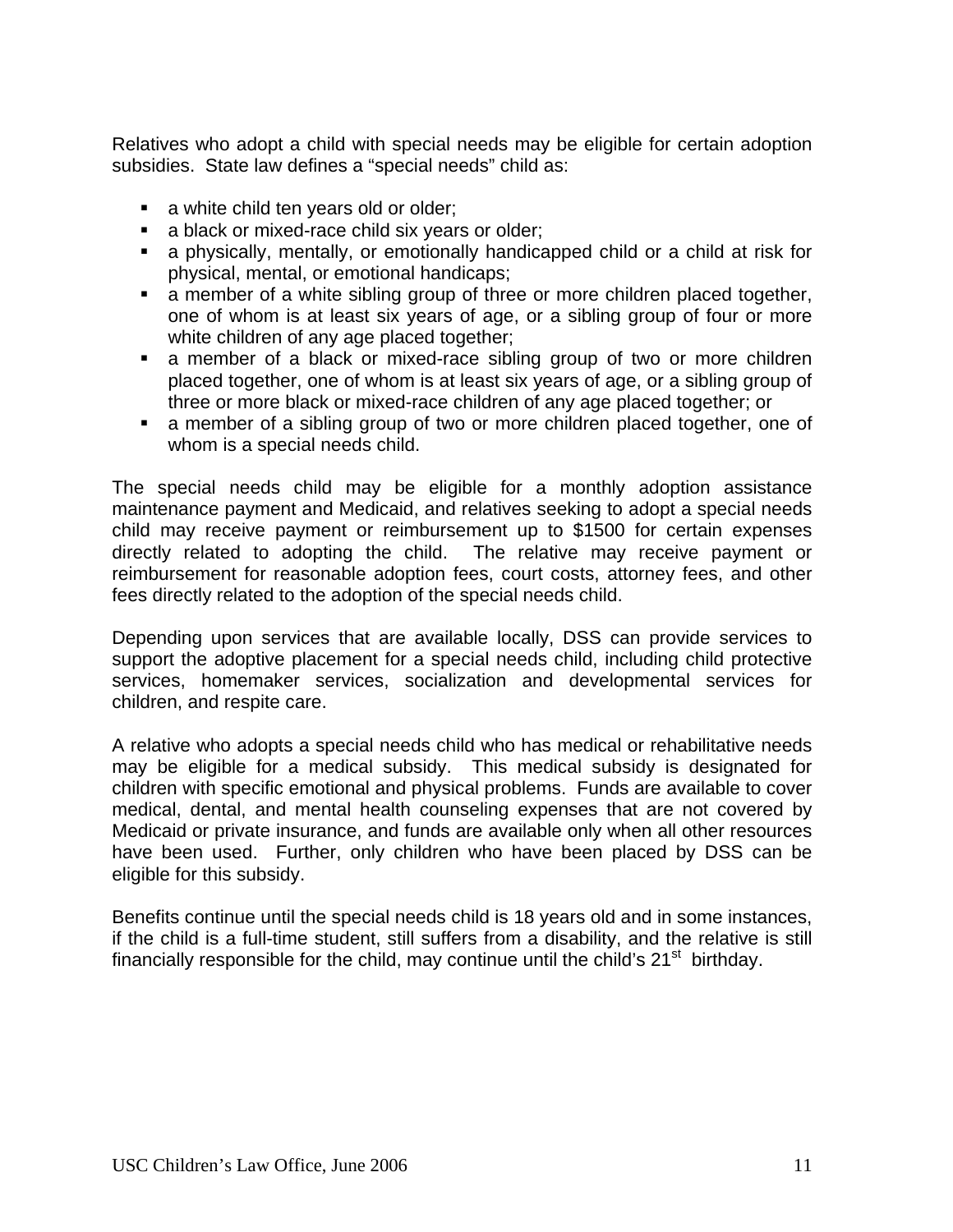# **V. Issues Affecting Parents**

Parents who abuse or neglect their children often have certain characteristics that make them more prone to harming their children. Some of those characteristics include:

- Poor impulse control
- **Depression/anxiety**
- **Low tolerance or being prone to frustration**
- **Feelings of insecurity**
- **Lack of trust**
- Childhood history of abuse
- High parental conflict, domestic violence
- Single parent with lack of support, high number of children in household
- Social isolation/lack of support
- **Substance abuse**
- **Incorrect expectations about child development**
- **Poverty**

A parent who has any of these characteristics may place a child at higher risk of being abused or neglected. A relative who seeks to have an abused or neglected child placed in their home should be aware that the child's parents may be dealing with these types of issues. These issues may affect how the parent deals with the child's placement in the relative's care and may even cause disruption in the child's placement. Treatment plans or placement plans that are implemented in the case will be designed to correct the problems the parent is experiencing and thereby reduce or eliminate the risk that the child will be harmed in the future.

# **VI. Issues Affecting Children**

Likewise, children who have been abused or neglected often suffer a number of short-term and long-term effects. Some of the effects an abused or neglected child might suffer from include:

- Bruises and cuts
- **Broken bones and hemorrhage**
- Shaken baby syndrome-causing vomiting, concussion, respiratory distress, blindness, mental retardation, cerebral palsy, paralysis
- **Hyperactivity**
- **Anxiety**
- **Sleep disturbances**
- Post-traumatic stress disorder
- **Attention deficit hyperactivity disorder**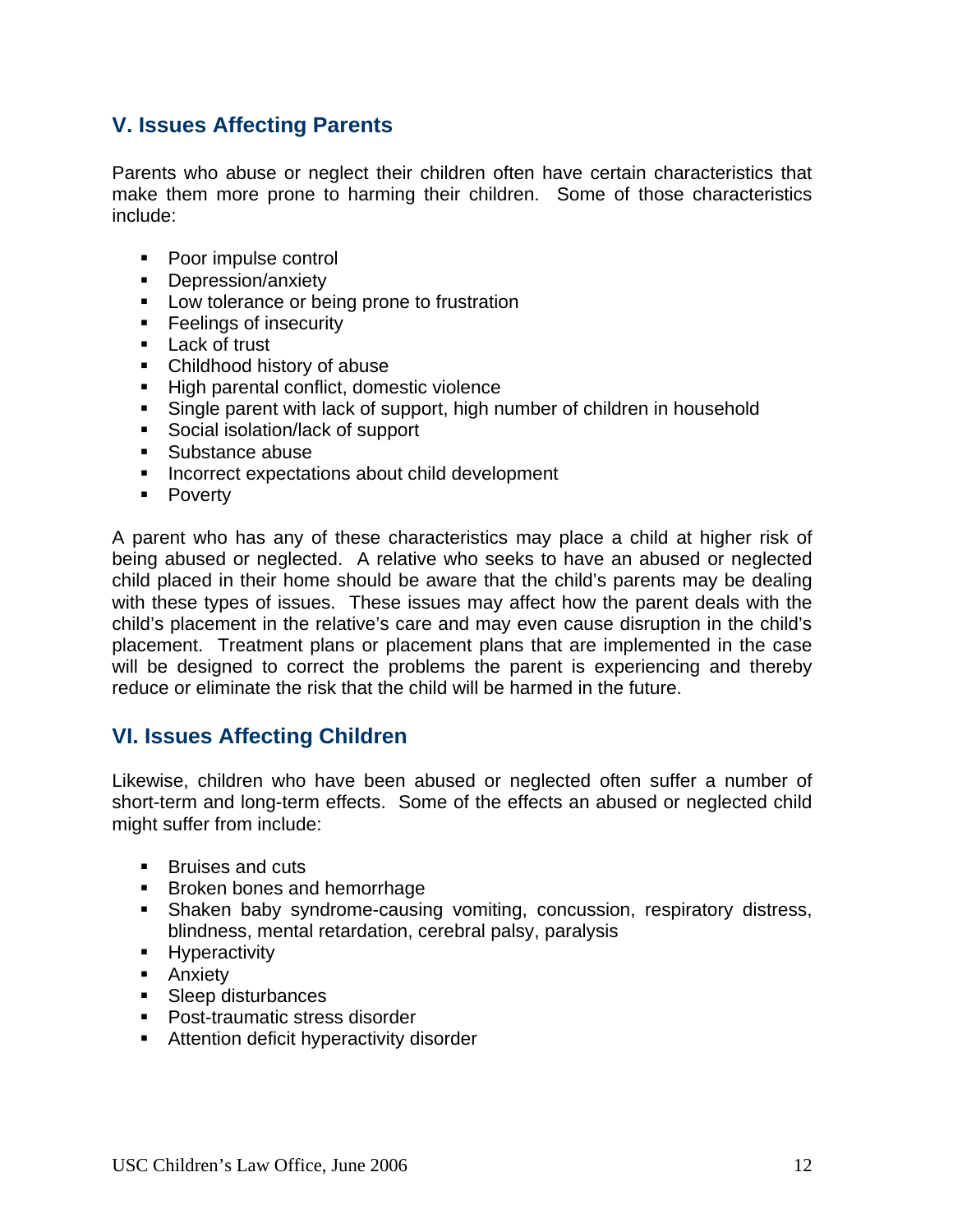- **Sexually transmitted diseases**
- **Depression**
- **Low academic achievement**
- **Delinquency**
- Drug use

A relative who accepts an abused or neglected child into the relative's home for placement must be aware that the child may be suffering the effects of having previously lived in an abusive home environment. The child's case plan will be designed to treat the needs of the child. The relative must be willing to cooperate fully with the child's case plan, including cooperation with treatment referrals made by DSS. The relative must also be willing to request assistance in handling the child's treatment needs.

# **VI. Conclusion**

Children who are abused or neglected are often in need of placement outside their parents' home. When out-of-home placement is needed, child protection laws support placing children with relatives and DSS must make reasonable efforts to place the child with relatives when appropriate.

These children often are traumatized by the events that caused them to be removed from their parents. However, research reveals that abused and neglected children who have access to good health care and social support from within their families, including relative caregivers, are better able to overcome the effects of abuse and neglect.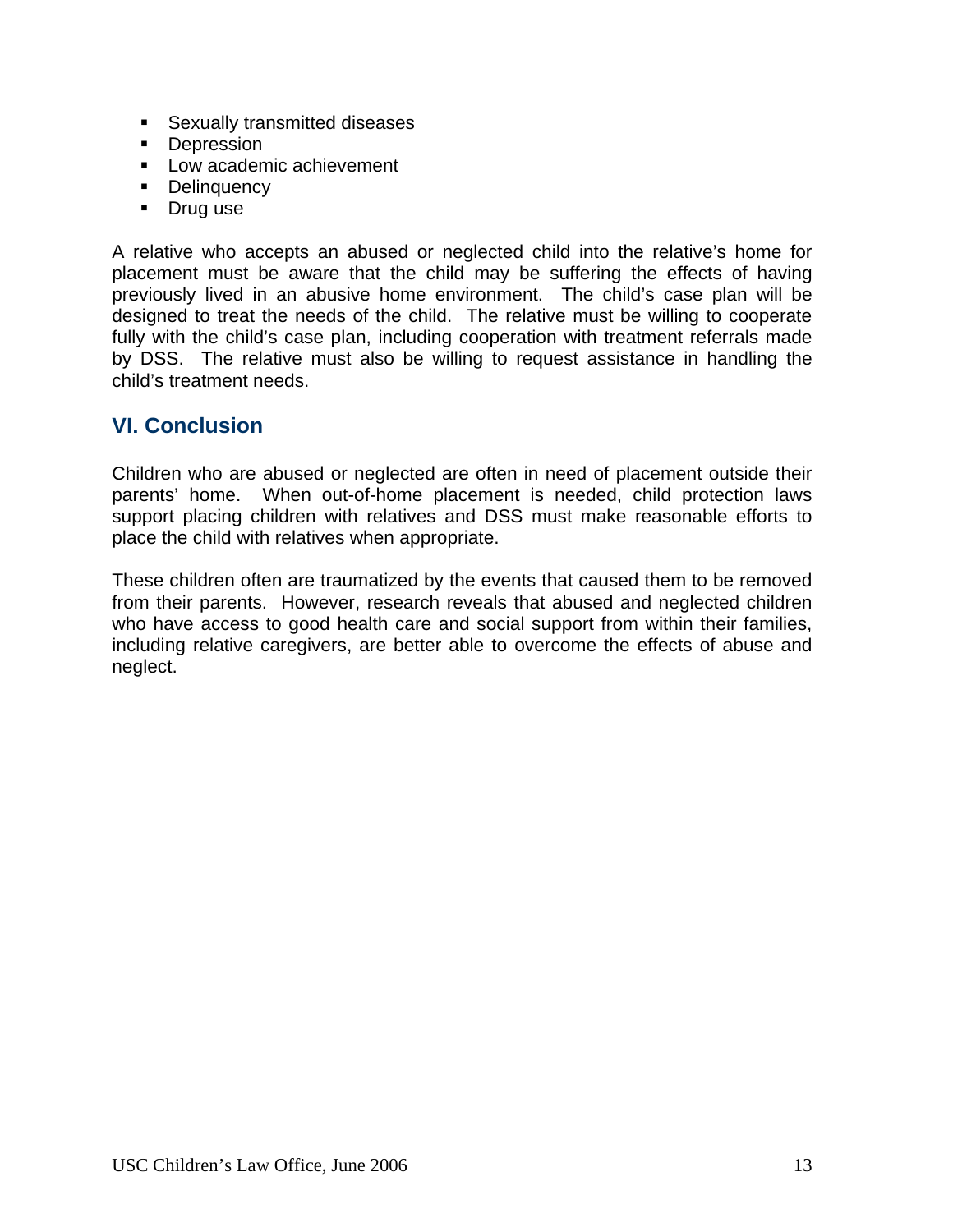# **References**

South Carolina Code Annotated (Supp. 2005) Relatives Raising Children: An Overview of Kinship Care (Joseph Crumbley & Robert L. Little eds.) Miriam Aroni Krinsky, *Kinship Care: Finding Families for Kids in Need,* Juvenile and Family Justice, 16 (Summer 2005) *On Their Own Terms: Supporting Kinship Care Outside of TANF and Foster Care,* 

*Chapter III: The Needs of Kinship Care Families* (last modified Oct.29, 2001 http://aspe.hhs.gov/hsp/kincare01/chapt3.htm

http://www.state.sc.us/dss